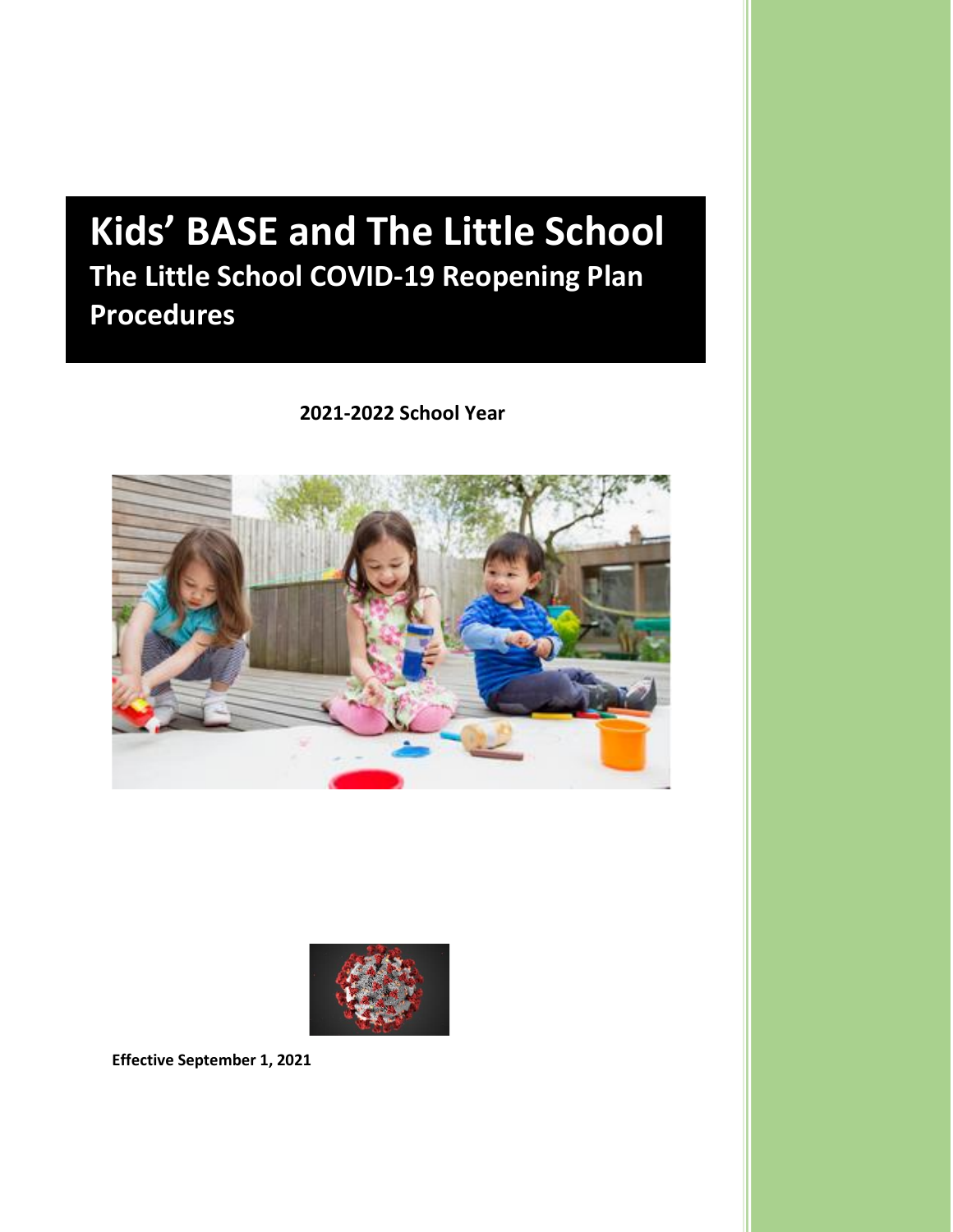#### **Index**

| <b>Health and Safety Protocols</b>                         | 2 |
|------------------------------------------------------------|---|
| Classrooms                                                 | 2 |
| Bathrooms and Handwashing                                  | 2 |
| <b>Common Spaces</b>                                       | 3 |
| Lunch and Snack                                            | 3 |
| Group size/Staffing                                        | 3 |
| <b>Gym Class and Specials</b>                              | 3 |
| Parents/Caregivers/Adults in the Building                  | 4 |
| <b>Visitors</b>                                            | 4 |
| Travel                                                     | 4 |
| Personal safety equipment                                  | 4 |
| Immunizations/Physicals                                    | 5 |
| <b>Emergency Contact Forms</b>                             | 5 |
| <b>Arrivals Protocols for Staff</b>                        | 5 |
| <b>Arrival Protocols for Children</b>                      | 5 |
| Procedures for Children Becoming Ill During the School Day | 5 |
| <b>Exclusion from Care Policy</b>                          | 6 |
| Closure due to COVID                                       | 6 |
| Remote Learning Plan                                       | 6 |
| Refund Policy during COVID-19                              | 6 |
| Transitions                                                | 7 |

#### **Appendices**

| Appendix $A -$ Definitions                               | 8   |
|----------------------------------------------------------|-----|
| Appendix B - Signs and Symptoms of COVID-19              | q   |
| Appendix C - COVID Exclusion from Care Questions         | 10. |
| Appendix D - Illness Policy/Exclusion from Care Criteria | 11  |
| Appendix E - Resources for Families                      | 13. |
| Appendix F - COVID Opening Plans Acknowledgment          | 15  |

This manual is current as of the date indicated on the cover page as the effective date and is subject to change based upon State, CDC and OCFS guidelines. Changes may be made from time to time, by KBLS in its discretion, and may be provided in writing with a new effective date.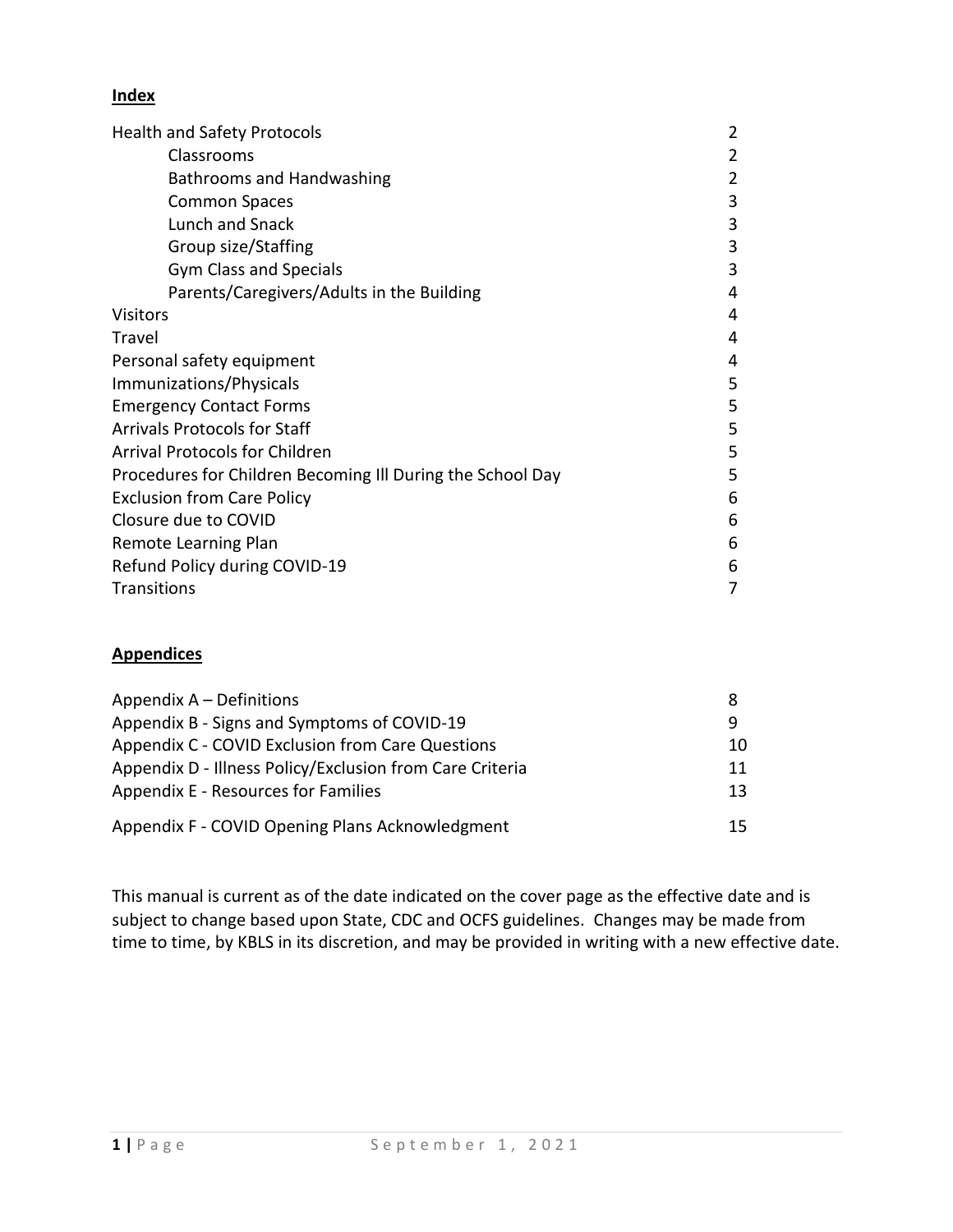#### **The Little School COVID-19 Reopening Plan Procedures**

At Kid's BASE and The Little School ("KBLS") the health and safety of our students, families, staff and community is paramount. This requires a tremendous amount of thought and planning, as the situation surrounding COVID is constantly changing. Based on information gathered from the Centers for Disease Control and Prevention ("CDC"), Office of Children and Family Services ("OCFS") (our licensing agency), and other New York State agencies, we will be following the directives outlined in this manual outlining the updated COVID-19 Reopening Plan Procedures ("Manual"). This new Manual will be in effect beginning September 2021 and remain in effect until further notification.

Please review all information carefully. All parents will need to sign the attached acknowledgment form contained in Appendix F stating that they have read the Manual and agree to all of these COVID-19 policies and procedures herein prior to their child(ren) starting school in September.

#### **Health and Safety Protocols**

#### **Health and safety protocols have always been of the utmost importance to KBLS. In light of current conditions, we will amplify our Health and Safety protocols as outlined below.**

#### **Classrooms<sup>1</sup>**

- All surfaces will be cleaned and disinfected throughout the day. This includes, but is not limited to, tables, chairs, counters, sinks, toilets, doorknobs, keyboards, electronics.
- Classroom toys and equipment will be cleaned and disinfected throughout the day.
- Any toys mouthed by children will be automatically go into a "soak" bucket for disinfection.
- Certain materials, such as playdough, will be individually packaged for each child's use, and will not be shared.
- Bleach solutions for disinfecting will be mixed as per OCFS guidelines on a daily basis.
- Classrooms will be cleaned and disinfected at the end of each school day by KBLS's outside cleaning company.
- Each classroom has heat and air conditioning and will also be equipped with a HEPA filter.

#### **Bathrooms and Handwashing**

- All classrooms and bathrooms are equipped with touchless sinks, soap dispensers, and paper towel dispensers which allow for germ free hand washing.
- We will continue to follow our hand washing protocols, but with increased attention and frequency. These washing times include, but are not limited to, upon arrival to school, before and after snack and lunch after bathroom use, before and after playground use, before and after gym use. Also, anytime a child coughs or sneezes, or whenever bodily fluids are present.
- Bathrooms will be cleaned and disinfected, morning, midday and evening.

 $1$  See Appendix for cleaning and disinfecting definitions.



 $\overline{\phantom{a}}$ 

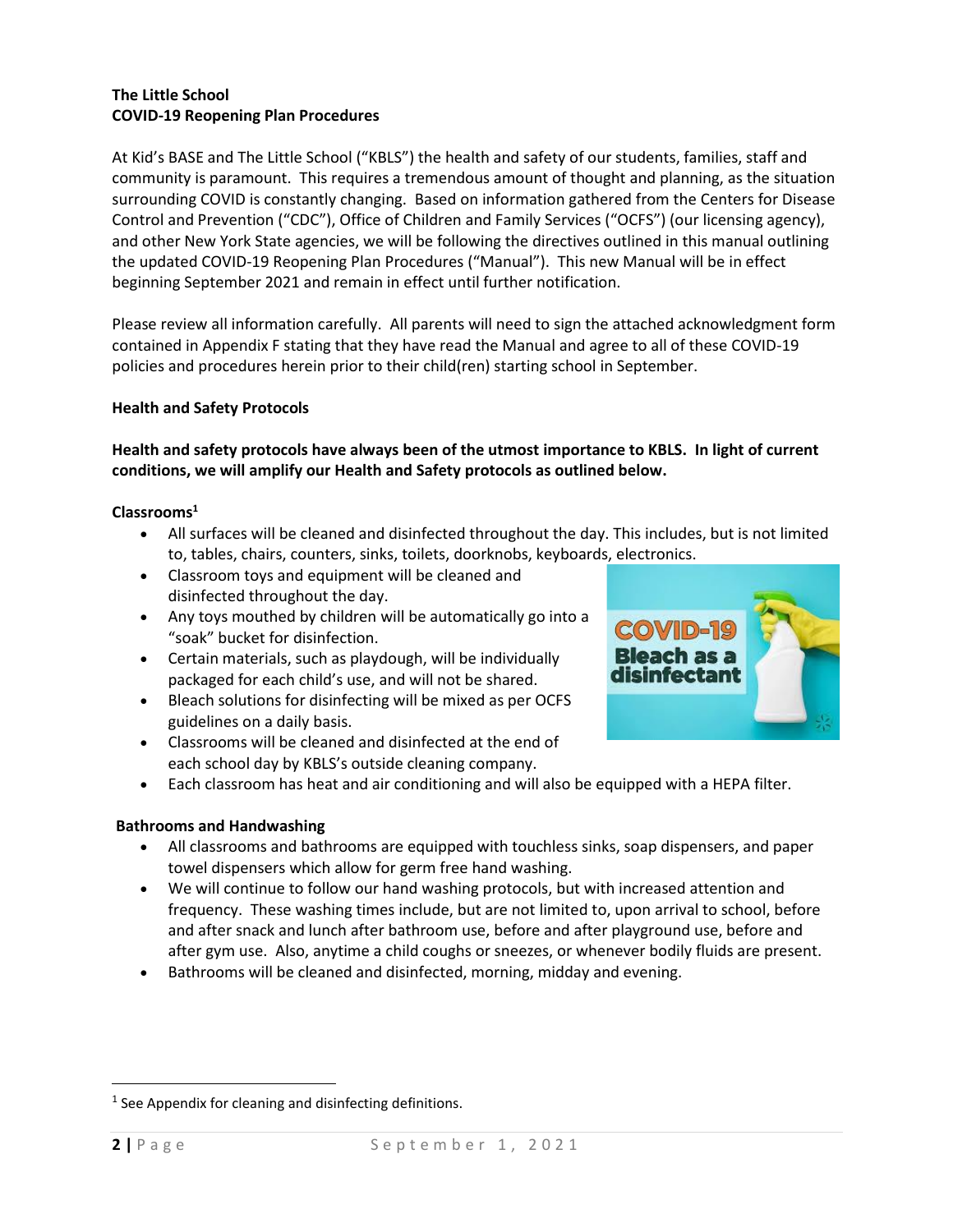#### **Common Spaces**

- Common spaces are the Gym, Playgrounds, and Side Yard.
- Only one class (group) is permitted in a common space at a time.
- The gym will be cleaned and disinfected between each group during the school day.
- High touch areas such as handrails, will be cleaned and disinfected throughout the day.

#### **Lunch and Snack**

- Lunch will be served family style. Lunch orders will be taken for the week, and prepared daily.
- All utensils used to serve and prepare lunch must be disinfected daily through our dishwasher.
- All children with allergies will have a reusable sectioned container for lunch permanently labeled with their name. These containers will be disinfected daily.

• All kitchen staff must wear masks and gloves during the day



- while preparing lunch. They must also follow all social distancing protocols.
- Parents will not be permitted to send snacks for their child or the whole class.
- All snacks will be purchased and served in individual servings from our kitchen staff.
- Lunches will continue to be prepared to the highest specifications including nutritious, whole grain, organic and healthy items.
- Allergy concerns will continue to be monitored and food prepared will be safe for children with food allergies.

#### **Group Size/Staffing**

- Classes (a/k/a Groups or Pods) will be at our licensed capacity. Mixing of groups will be limited at this time.
- Staff must ensure set classes have no contact or minimal contact with another class. For example, the Kangaroo class cannot be on the playground with the Tiger class. Each class of children can play together in the classroom, and will not be required to socially distance while in the confines of that group. Nevertheless, teachers are encouraged to work in smaller groups of 5 children, either in segregated areas in the classroom and/or outdoors to the extent practicable.
- Classes/Groups must remain with the same staff in the same room for as much of the day as possible.
- In-house staff will be used to cover teacher breaks and absences.

#### **Gym Class and Specials -** *Gym classes and specials will be conducted using one, or a combination of the following methods*

- Gym classes are conducted by Coach Steve outdoors for one group at a time on the grassy area in the side yard weather permitting.
- If outdoor classes are not possible, gym classes by Coach Steve will be conducted in the gym.
- The gym will be cleaned and disinfected between classes.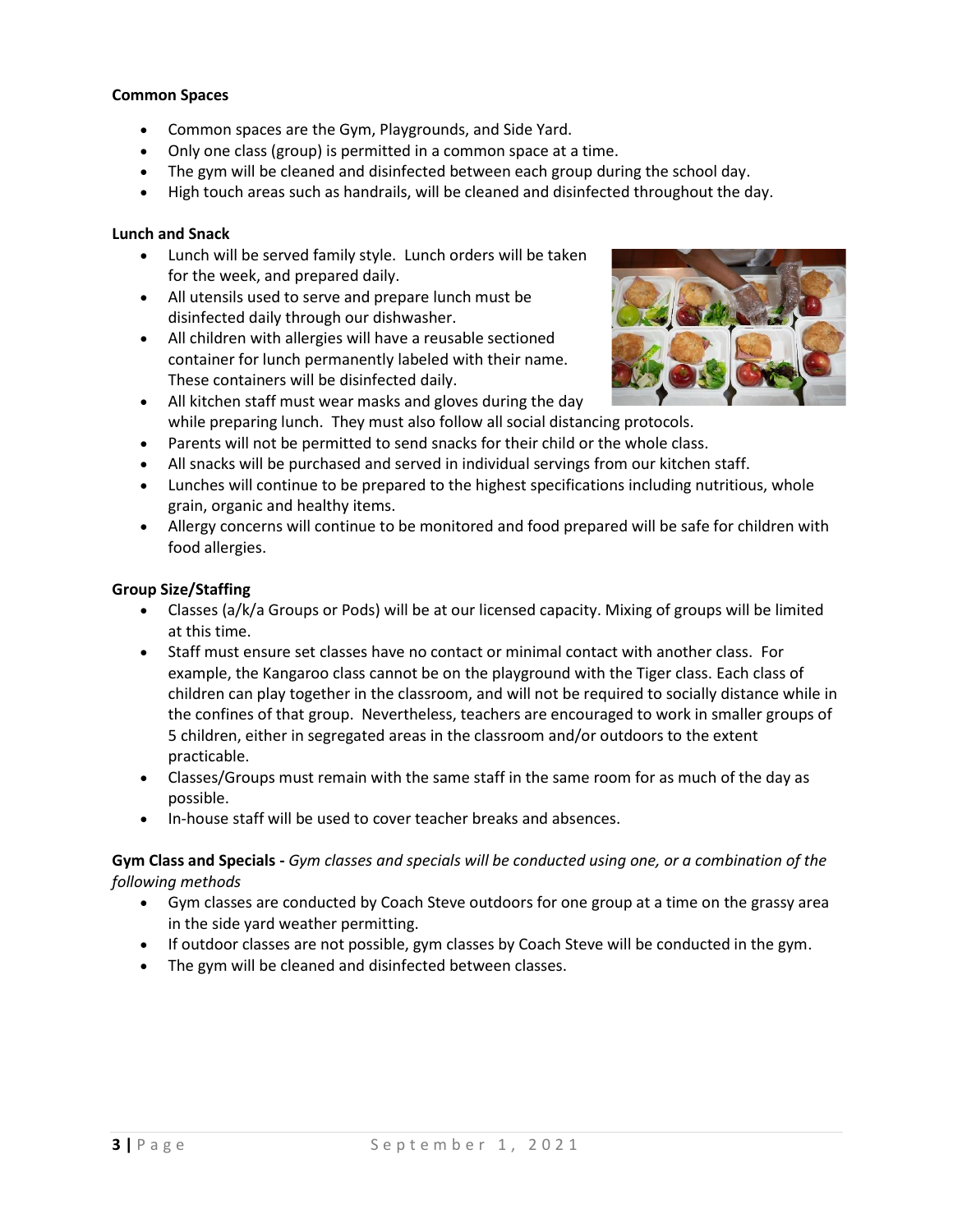#### **Parents/Caregivers/Adults in the Building**

- Except for our transition schedule, as explained below, parents and caregivers will have limited access to the school building.
- All arrivals and dismissals will be done outside of the building on a staggered schedule, to be determined prior to the start of school.
- If a parent/caregiver must enter the building for emergency purposes, they must follow the steps outlined in the "Visitor" section of this Handbook.

#### **Visitors**



We're in this together.<br>We'll get through it togeth

- Tours for prospective parents will be performed after school hours.
- Parents or caregivers will be permitted in the building during the transition week, when picking up a sick child, and any other emergencies.
- Deliveries will be accepted outside of the building.

• Therapists such as SEIT, Speech, OT or PT are considered essential visitors must be vaccinated and will permitted in the building.

> $\triangleright$  All visitors will be required to go through the screening when entering the building. Upon being let in the building, visitors must: remain in designated check-in area until met by a staff member

#### **Travel**

• Any student, parent, caregiver and/or staff person that travels during the school year will be subject to follow all guidelines for quarantine as set forth by the CDC and the New York State Department of Health.

#### **Personal safety equipment**

- All staff must wear a face mask throughout the entire school day except outdoors.
- The school will provide masks and gloves to staff.
- For children over 2 years of age, masks are optional but strongly recommended indoors. If a family chooses to have their child wear a mask, KBLS will exercise its best efforts to ensure the mask is worn throughout the school day, except during lunch or snack. Parents who choose to send their child in a mask should provide a  $2<sup>nd</sup>$  mask in a Ziploc bag with the child's name on it.
- 
- Staff is recommended to wear some type of smock which must be changed if they come in contact with bodily fluids.
- Any child who becomes ill at KBLS will be required to wear a mask.
- Gloves must be worn by staff when cleaning, changing diapers, serving food and caring for sick children.
- Teachers may wear face shields for lessons where it is conducive for children to see their faces (e.g., phonics).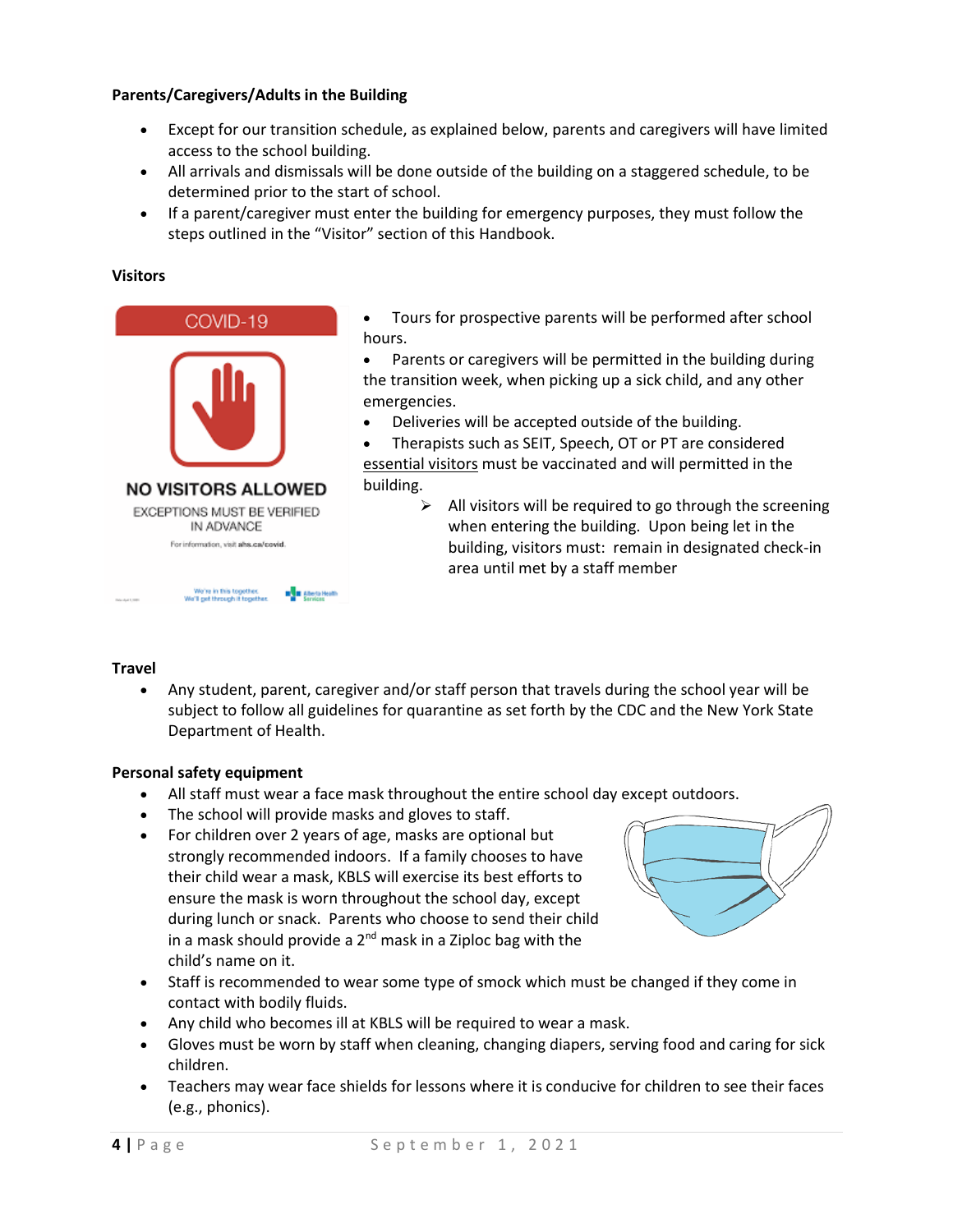#### **Immunizations/Physicals**

- All immunizations must be completed and up to date according to NYS guidelines before a child is allowed to enter the program.
- There are no waivers for immunizations.
- All immunization forms must be cleared by our health care consultant/nurse prior to admittance.
- Children must have a current well child checkup prior to the start of the program.
- Medical forms must be reviewed and cleared by our Health Care Consultant.
- No child will be admitted to the program without a cleared medical form.
- Medical forms are valid for one year after the date of the checkup.

#### **Emergency Contact Forms**

- Emergency Contact forms must be filled out with a minimum of two alternate contacts to ensure for pick-up of sick children in a timely manner.
- Emergency Contact information must include a copy of the person's driver's license to allow office staff to move quickly through the dismissal process.
- Emergency Contact numbers will be checked by the Office staff before the start of school.

#### **Arrivals Protocols for Staff**

- Staff will not be allowed to enter the building if they have a temperature or answer yes to any of the COVID Exclusion from Care Questions (see Appendix C).
- Staff will be given a mask if they do not have their own.
- Any staff member with long hair must pull it away from their face.
- All staff members working at KBLS must be vaccinated.

#### **Arrival Protocols for Children**

- Beginning September 2021, and until further notice, we will conduct staggered drop off for the children. A schedule will be provided in late August.
- Before entering the building, staff will perform a daily health check.
- A student will not be allowed to enter the building if she or he has a temperature or answers yes to any of the COVID Exclusion from Care Questions (see Appendix C).
- Once a child is admitted to the building, he/she will be monitored for symptoms consistently during throughout the day. If a child develops symptoms during the school day, he/she will be isolated and sent home.

#### **Procedures for Children Becoming Ill During the School Day**

- Staff must monitor children who appear to become less active, have increased care needs, and/or other COVID or non-COVID related symptoms.
- If a child develops symptoms during the school day, he/she will be brought to our designated sick room.
- The child will be given a mask to wear. A designated staff member will be assigned to stay with the child until he/she is dismissed.
- The designated staff member must wear PPE equipment while caring for the child. Parents or local emergency contact person will be called immediately and must be available to pick up the child in a timely fashion.
- Any adult arriving to pick up the ill child must follow all steps outlined in the "Visitor" section of this handbook. Once all steps are complete, the child will be brought to the adult.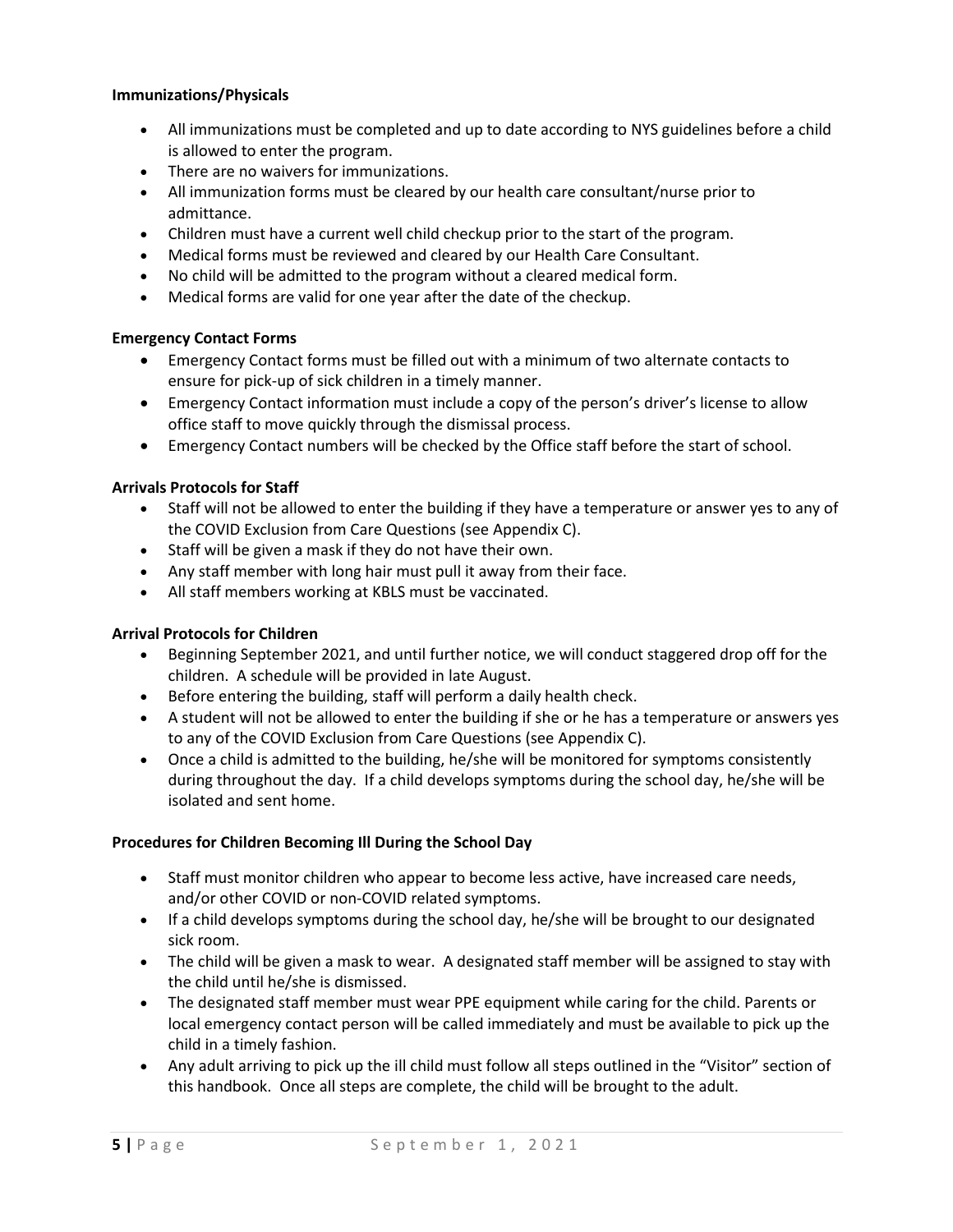• Any family that does not pick up their sick child in a timely fashion may jeopardize their space in the school.

Once a child is excluded from school, the child must remain home **for 48 hours** and be symptom-free before returning to school. (See Appendix D – Illness Policy/Exclusion from Care Criteria)

**Exclusion from Care Policy -** *The policies below include additions/modifications to exclusion from care policies outlined in the existing KBLS Parent Handbook. Original standards for exclusion from care will be followed unless otherwise stated below*

- Any child or staff member answering, "yes" to any of the Exclusion Criteria questions must be excluded from care.
- Any child or staff member who develops symptoms related to COVID or any other typical illness must stay home for **48 hours** and until symptoms dissipate without medication.
- Parents must not medicate their children prior to entering the building. If a child is sick he /she must be at home.

#### **Closure due to COVID**.

- If a child or staff member becomes ill with COVID or has direct exposure to someone diagnosed with COVID, that classroom will be shut down, and children from that class will be asked to quarantine for 10 days or in accordance with state guidelines.
- During the time of quarantine, daily remote learning via Zoom will be provided. (see Remote Learning Plan)
- Only classrooms with a diagnosed case or direct exposure to COVID will be shut down.
- Please see Appendix A for quarantine and isolation definitions

**Remote Learning Plan -** *In the case of a direct exposure or suspected case of COVID-19, the classroom reporting the case will need to be closed. Children from the class (group) will need to quarantine for 10 days or in accordance with state guidelines. There will be no refunds of tuition during the first two-week quarantine, as remote learning will be in place. All remote learning plans will be developmentally appropriate for each age level of the program. A sample remote learning plan is as follows:*

- The classroom teacher and classroom staff will conduct lessons via Zoom three times per day for 14 days.
- The first Zoom class will be at 9am and will be our Morning Meeting Time with greetings, calendar, weather and the plan for the day.
- The second Zoom class will be at 11am and will be a morning Lesson of the Day. This lesson could be a story and enrichment activity, a phonics lesson, math lesson, science experiment, etc.
- The third Zoom class will be at 1pm and will be another Lesson of the Day.
- Zoom classes may be whole group and/or small group sessions.

#### **Refund Policy during COVID-19**

- As per our Parent Handbook, and Registration Packet, KBLS presently has a no refund policy.
- For the 2021-2022 school year, we have chosen to amend that policy to address the uncertainties arising from the COVID-19 pandemic.
- After classes begin on September 9th, the following "Exceptions" will warrant a refund for the period of closure:
	- The Governor, Department of Health, or the Office of Children and Family Services mandate that KBLS closes due to an outbreak or increase in COVID cases in New York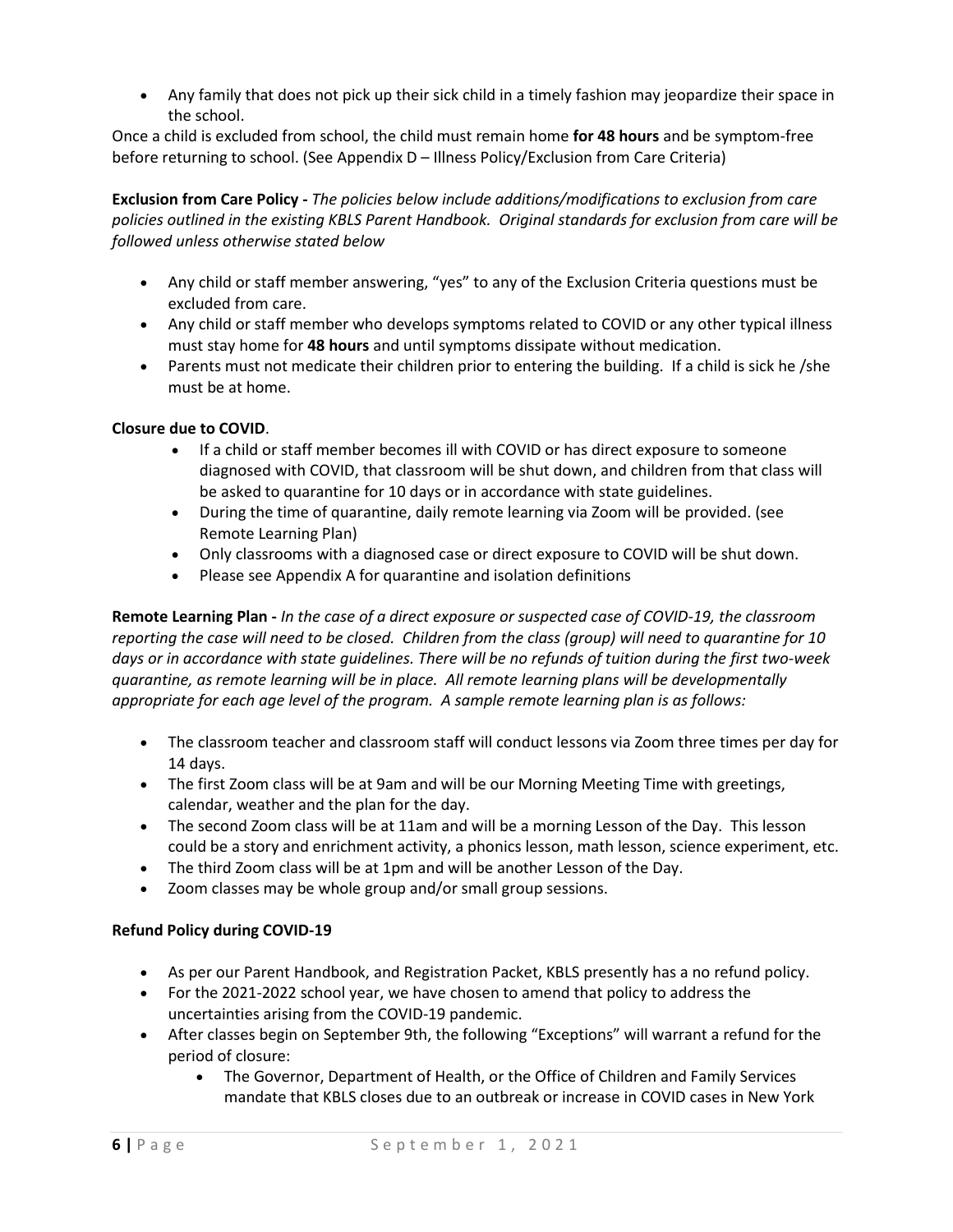State or KBLS makes the decision to voluntarily close due to concerns regarding an outbreak or increase in COVID cases;

- A classroom has more than one 10-day closure due to direct exposure or a confirmed case of COVID; or
- A classroom has more than 15 cumulative days of closure due to direct exposure or a confirmed case of COVID.
- Anytime a classroom is required to close due to a direct exposure or a confirmed case of COVID, remote learning will be provided. No refunds will be given unless and until an Exception is met as listed above.
- In the event of an Exception, parents will have an option to opt-out of remote learning and receive a 30% refund for the period of closure or opt-in to remote learning and receive a 20% refund for the period of closure.
- All refunds based on an Exception being met will be issued in a manner to be determined and paid at the end of the school year

**Transitions -** *We are working to make the transition to school as positive and meaningful as possible. Typically, we have a Meet and Greet in August prior to the start of school and then the regular schedule starting on the first day. We will start school using the following procedures.*

- Class Placement will be sent in mid-August.
- The classroom staff will be sending Welcome letters to families
- The first week of school from Monday, September  $1<sup>st</sup>$  through Friday, September  $3<sup>rd</sup>$  will be a preview and visitation week for all classes.
- The transition week will allow children to visit their classrooms for a short period of time with a parent or caregiver. One parent or caregiver will be permitted to accompany the child for the transition time for three days during the transition week. The children will visit their classroom for an hour on their designated day. This abbreviated schedule will give the children the opportunity to adjust more easily to the new classroom environment before starting school at the normal schedule the following week. Please make the necessary arrangements to accommodate a shortened schedule for that week.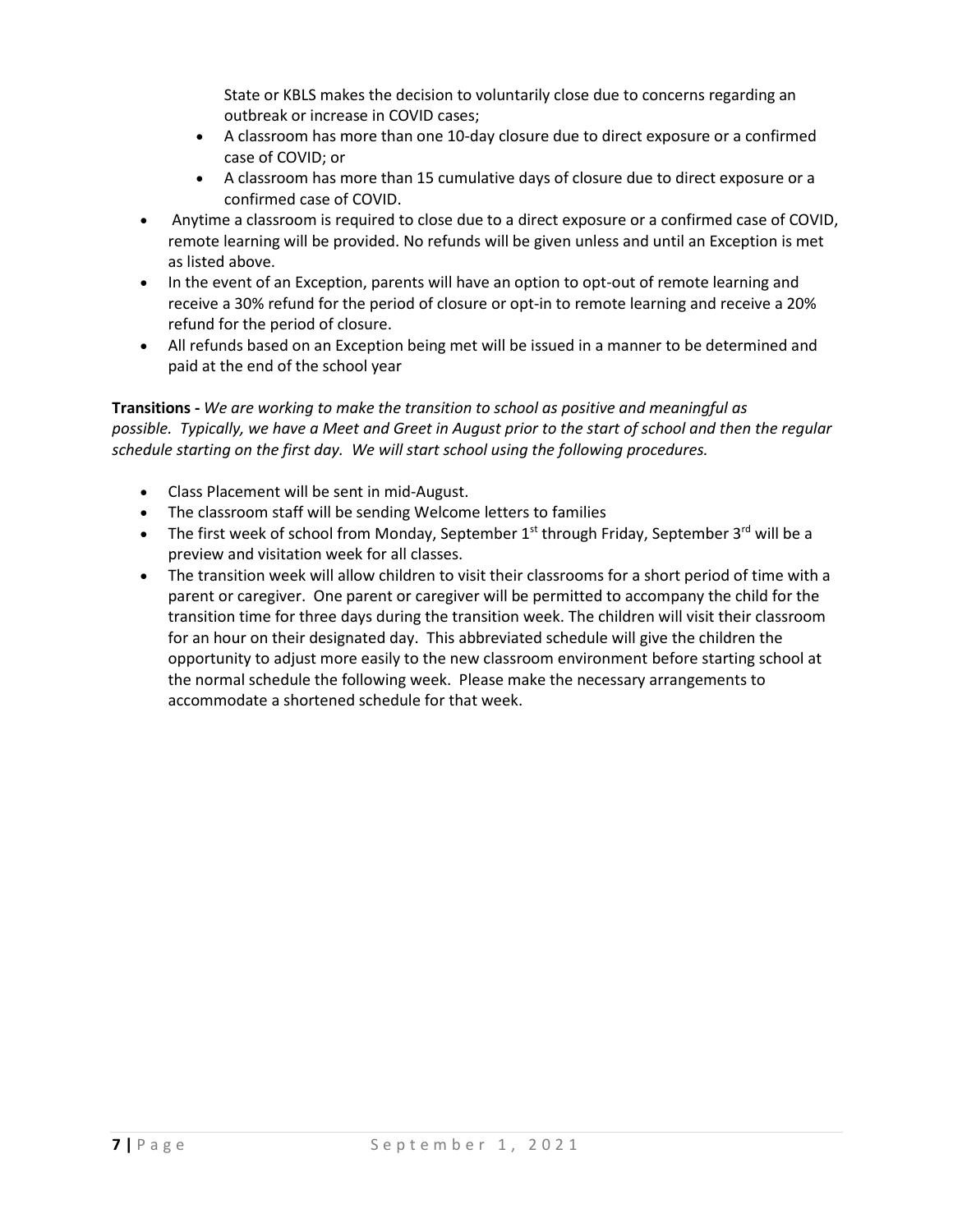### Appendix A - Definitions

**Cleaning –** with soap and water removes germs, dirt and impurities from surfaces. It lowers the risk of spreading infection.

**Disinfecting –** kills germs on surfaces. By killing germs on a surface, after cleaning, it can further lower the risk of spreading infection.

#### **Quarantine**

- Quarantine is used to keep someone who might have been exposed to COVID-19 away from others.
- Someone in self-quarantine stays separated from others, and they limit movement outside of their home or current place.
- A person may have been exposed to the virus without knowing it or they could have the virus without feeling symptoms.
- Quarantine helps limit further spread of COVID-19.

#### **Isolation**

- Isolation is used to separate sick people from healthy people.
- People who have been told they should be in isolation should stay home.
- In the home, anyone sick should separate themselves from others by staying in a specific "sick" bedroom or space and using a different bathroom (if possible).

#### **When to Quarantine or Isolate?**

- Exposure Quarantine for 10 days
- Test Positive Isolate for 10 days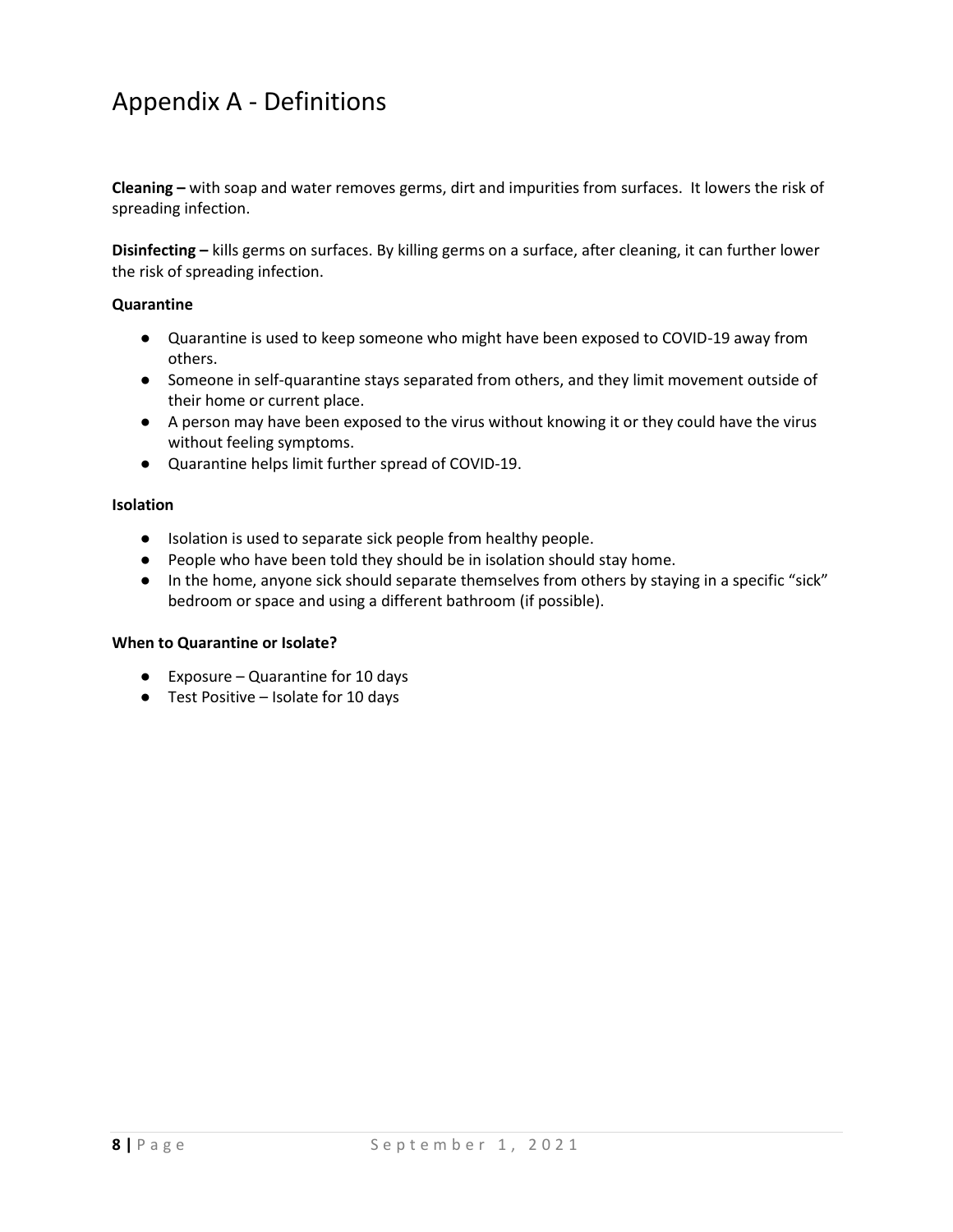### Appendix B - Signs and Symptoms of COVID-19

#### **People with these symptoms may have COVID-19:**

- Cough
- Fever 100.4 degrees or higher
- Nasal congestion or rhinorrhea
- Sore throat
- Difficult or noisy breathing (asthma)
- Nausea or Vomiting
- Diarrhea
- Fatigue
- Headache
- Myalgia Aches or pains
- Poor appetite or poor feeding
- Behavior changes
- Loss of taste or smell
- Chills
- Repeated shaking with chills

**Symptoms may appear 2-14 days after exposure to the virus.**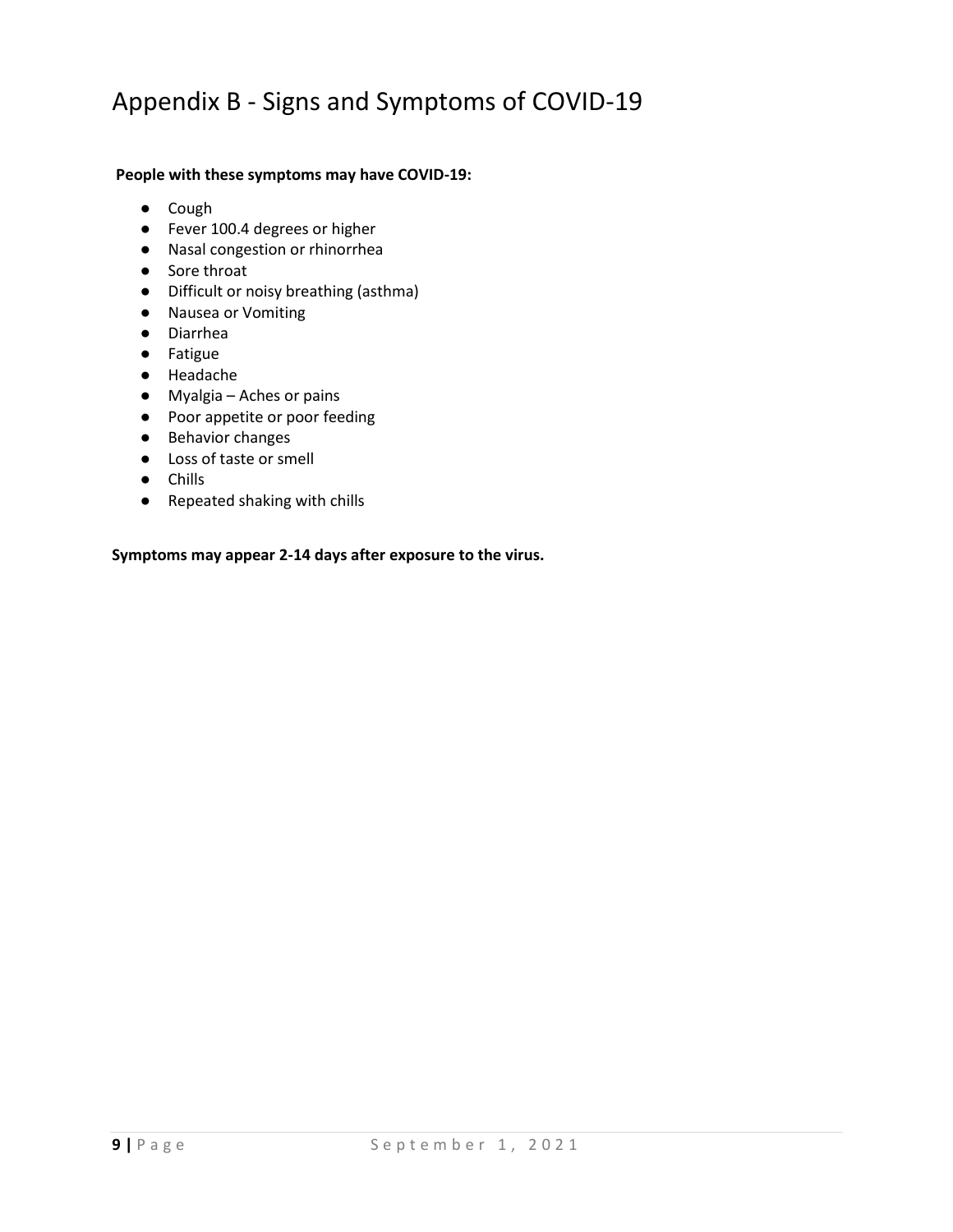# Appendix C - COVID Exclusion from Care Questions

**Exclusion Criteria Questions will be asked of staff, children (by a parent or caregiver), and any person entering the school each day. If a yes is answered to any of these questions, then that person must be excluded from the program.**

- Have you had a fever 100.4 degrees or higher or any fever in the last 3 days?
- Do you have a cough, sore throat, body aches or headache?
- Do you have shortness of breath or difficulty breathing?
- Do you have chills or repeated shaking with chills?
- Do you have newly developed loss of taste and smell?
- Do you have any gastrointestinal upset (nausea, vomiting or diarrhea)?
- Upon a visual inspection, do you see any changes in your or the child's baseline lethargy, paleness, flushed, skin rashes, unusual spots, swelling or bruises?
- Have you or your child had direct contact with any person with known COVID-19 or any person under investigation for COVID -19?
- Have you or anyone in your home traveled to any of the quarantined countries or states as set forth by the CDC and/or the New York State Department of Health.
- Are you or anyone in your home under active quarantine or under isolation?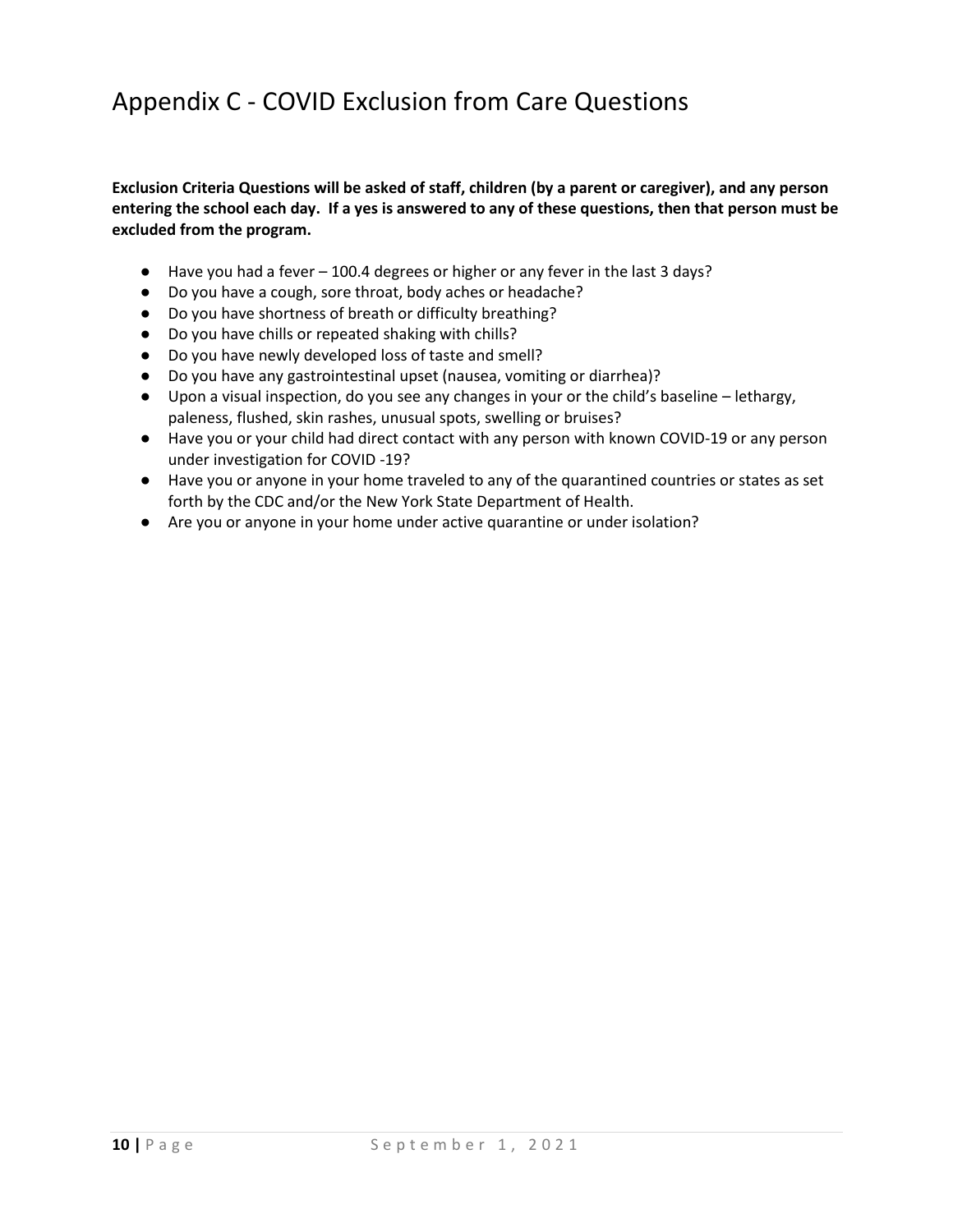# Appendix D - Illness Policy/Exclusion from Care Criteria

**Our policies are designed to protect the well-being of all children and to guard against avoidable absences for health reasons. When there are symptoms of illness, or other indications that a child is not well enough for group activities, arrangements must be made for his/her care at home. The Little School has no provisions for the care of children who are ill.**

Proper care at the beginning of an illness can often shorten its duration. If your child becomes ill during the day you will be called immediately to have him/her picked up from school as soon as possible.

Exposure to communicable diseases, and any infectious illnesses of *other* family members should be promptly reported so that the preschool may be alerted to early symptoms. By the same token, we will notify parents when a child has been exposed to an infectious disease in a particular class.

Please use the signifiers below to decide when to keep your child home. It is best to use your parental discretion as well as professional advice from your pediatrician, but the problems below are often clear markers that your child is/may be ill and should rest at home. Your cooperation in this area is vital to a healthy and successful program.

Absences must be reported to the office *before 10:00 a.m*.

**Please report a diagnosis of a communicable disease promptly**; i.e. head lice, strep throat, scarlet fever, chicken pox, etc. As per New York State licensing requirements, all communicable illnesses must be reported to them and posted. Your child's anonymity will be protected.

#### Children should be **kept home** and **will be sent home** if they exhibit:

- Unusual irritability/change in behavior, lethargy, persistent crying, inability to participate, or difficulty breathing - All can be signs of illness.
- Fever of 100.4 and above if temperature is lower than 100.4 AND accompanied by above, children should be kept home. **Fever must be absent WITHOUT medication for 48 hours before the child may return to school**.
- Diarrhea If a child has diarrhea or is sent home with diarrhea, he/she cannot return until he/she **has not had diarrhea for 48 hours.**
- Severe cough and cold child should be kept home from school. A serious, persistent cough could be a sign of contagious conditions like whooping cough, viral bronchitis, or croup.
- Nasal discharge that is yellow or green usually means an infection is present. Children should be kept home until symptoms completely disappear or a doctor provides written clearance to return.
- Vomiting keep children home if they've vomited in the last 48 hours. They can return to school **48 hours after symptoms clear** or your doctor says they're no longer contagious.
- Rashes can be the sign of contagious conditions such as chickenpox, bacterial meningitis, or impetigo. Children can return to school after symptoms are gone AND/OR a doctor provides written clearance.
- Pinkeye (conjunctivitis) is contagious, and children should stay home from school for the first 24 hours after treatment begins.
- Mouth sores can be a symptom of a very contagious illness. Parents must provide written medical clearance for their child to return to school.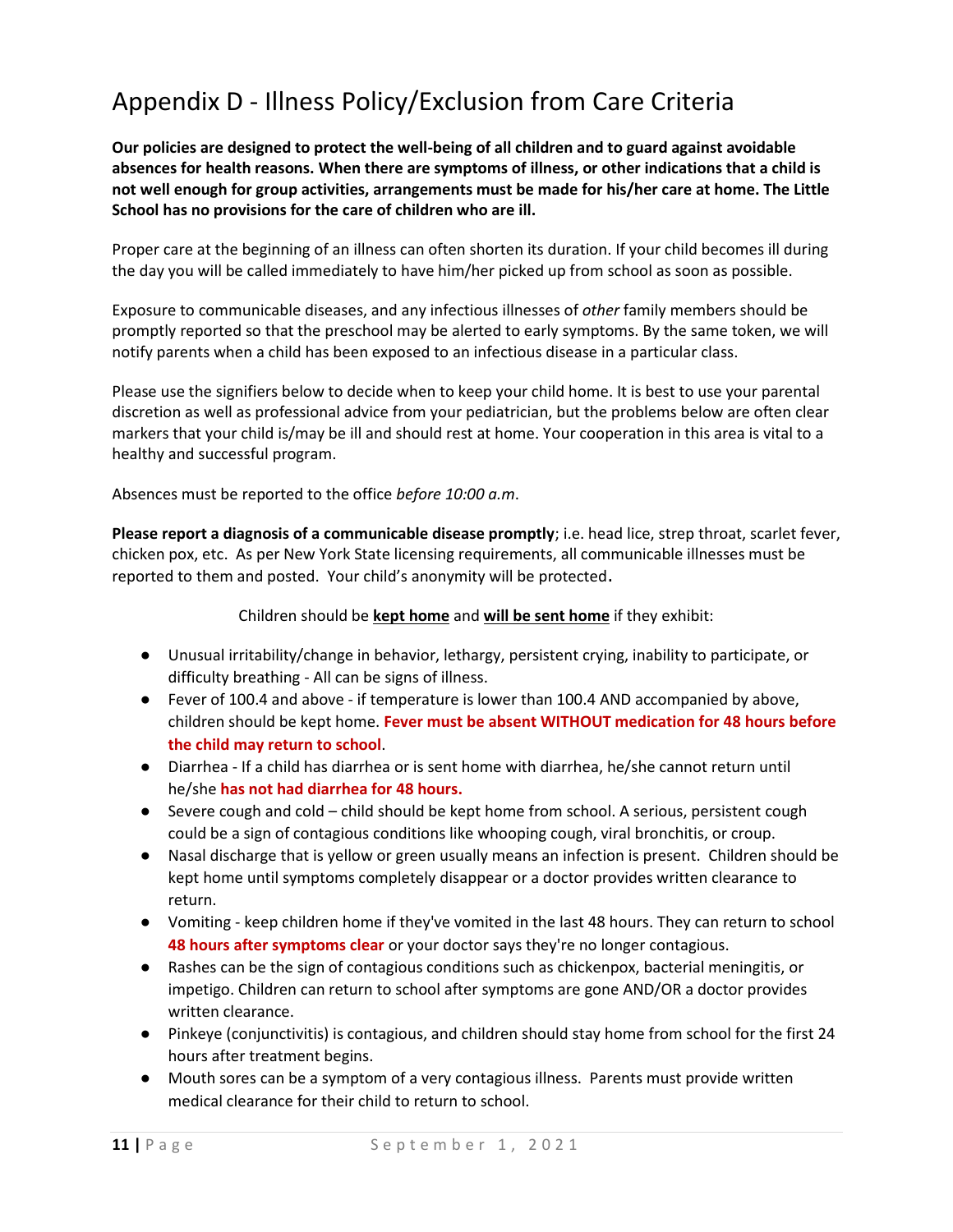- Strep throat keep your child at home for at least 48 hours after starting antibiotics.
- [Impetigo/](http://www.healthychildren.org/English/health-issues/conditions/skin/Pages/Impetigo.aspx)Ringworm *(a skin infection with erupting sores)* keep your child at home for at least 24 hours after treatment has been started
- [Head lice](http://www.babycenter.com/0_head-lice-101-what-lice-look-like-how-they-behave-and-how-ki_10892.bc) children can return to school after they have been thoroughly treated and there are no signs of lice. (\*The Little School has a series of regularly scheduled "lice checks' throughout the school year.)
- Parents must not medicate their children prior to entering the building. If a child is sick he /she must be at home.

#### **In addition to the above-mentioned exclusion criteria, additional COVID related exclusion criteria will be in effect beginning in September 2021 and be kept in place until further notice:**

- Any child or staff member answering, "yes" to any of the COVID Exclusion Criteria Questions must be excluded from care.
- Any child or staff member who develops symptoms related to COVID or any other typical illness must stay home for **48 hours and until symptoms dissipate without medication**.
- **Testing**
	- Any child or staff member who experienced symptoms and was been tested for COVID-19 may return to school if the following conditions are met: (a) the child or staff member no longer has a fever (without the use of medicine); (b) other symptoms have improved; and (c) the child or staff member has received two negative tests in a row, at least 24 hours apart.
	- Any child or staff member who did not have symptoms associated with COVID-19, but tested positive for COVID-19 may return when they have gone ten (10) calendar days without symptoms and have been released by a healthcare provider.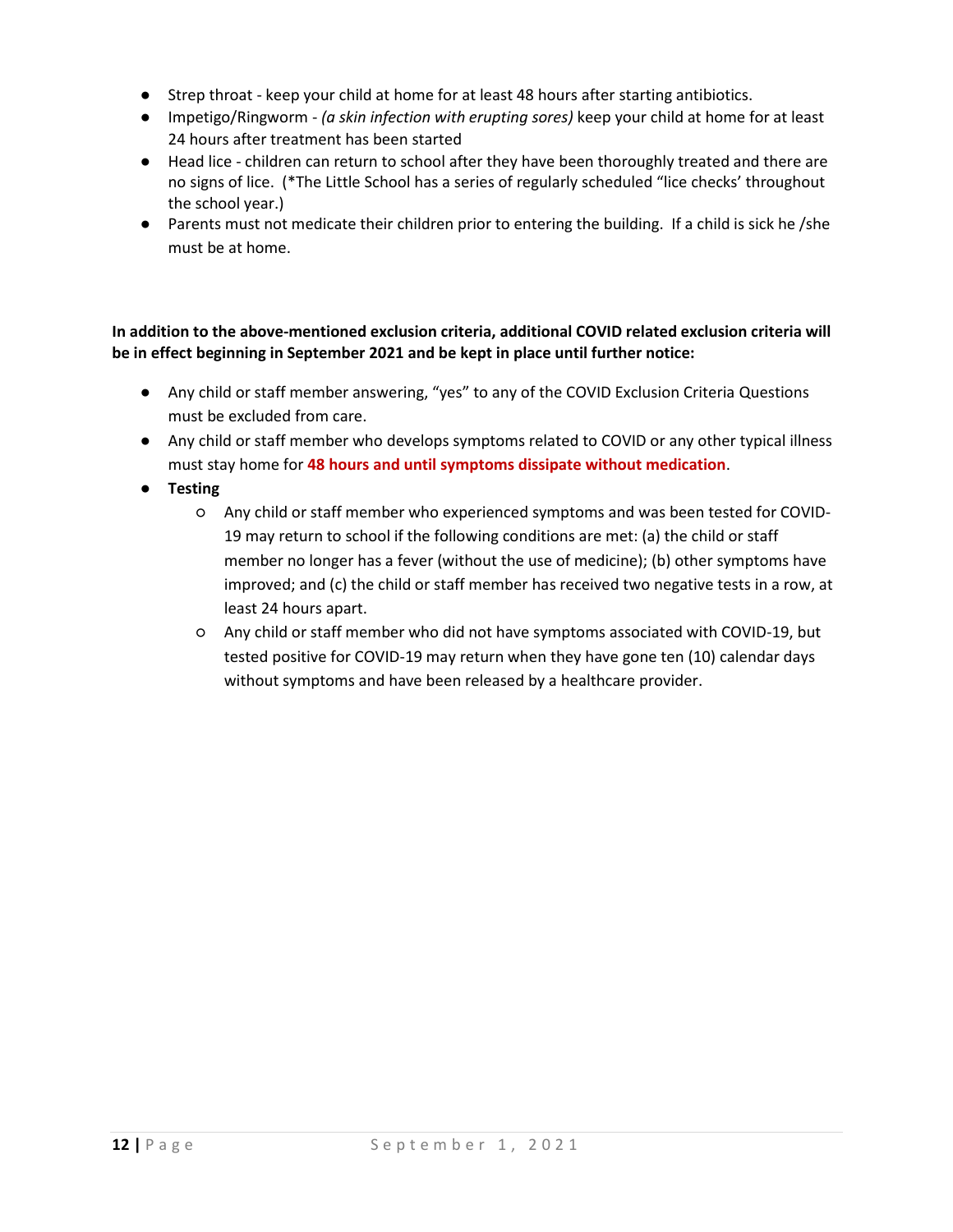## Appendix E - Resources for Families

### Transitions Back to School

**After being home for many months, children may experience difficulties when re-entering the school environment. Families and teachers should be aware they may see a change in children's behavior as they re-enter the school community. Children could exhibit one or more of the following:**

- Separation anxiety
- Clinginess at drop off
- Thumb sucking
- Bathroom accidents bed wetting
- Sleep disturbances
- Nightmares
- Loss of appetite
- Fear of the dark
- Regression of behavior
	- o Irritability
	- o Tantrums
	- o Anger
	- o Tears
	- o Increase in conflicts
	- o Physical aggression
	- o Withdrawal from friends and activities
	- o Difficulty concentrating

Both families and teachers will need to support children as they transition back to school. Below are links to helpful resources. If you need additional assistance, please feel free to reach out to any of the KBLS staff

- <https://www.autismlittlelearners.com/2020/07/separation-anxiety-story.html>
- <https://www.autismlittlelearners.com/2020/05/going-back-to-school-story.html>
- [https://challengingbehavior.cbcs.usf.edu/docs/Calm-Down\\_Poster\\_EN.pdf](https://challengingbehavior.cbcs.usf.edu/docs/Calm-Down_Poster_EN.pdf)
- https://challengingbehavior.cbcs.usf.edu/docs/backpack/BackpackConnection\_routines\_bedtim e.pdf

### Masks

#### **Fear of people wearing masks**

- It is understandable that children may be afraid of cloth face coverings at first.
- Here are a few ideas to make them seem less scary:
	- o Look in the mirror with the face coverings on and talk about it
	- o Put a face covering on a favorite stuffed animal and play peek a boo
	- o Make a mask for a favorite doll or stuffed animal
	- o Decorate them so they're more personalized and fun
	- o Show your child pictures of other children wearing them.
	- o Draw one of their favorite book characters
	- o Practice wearing the face covering at home to help your child get used to it.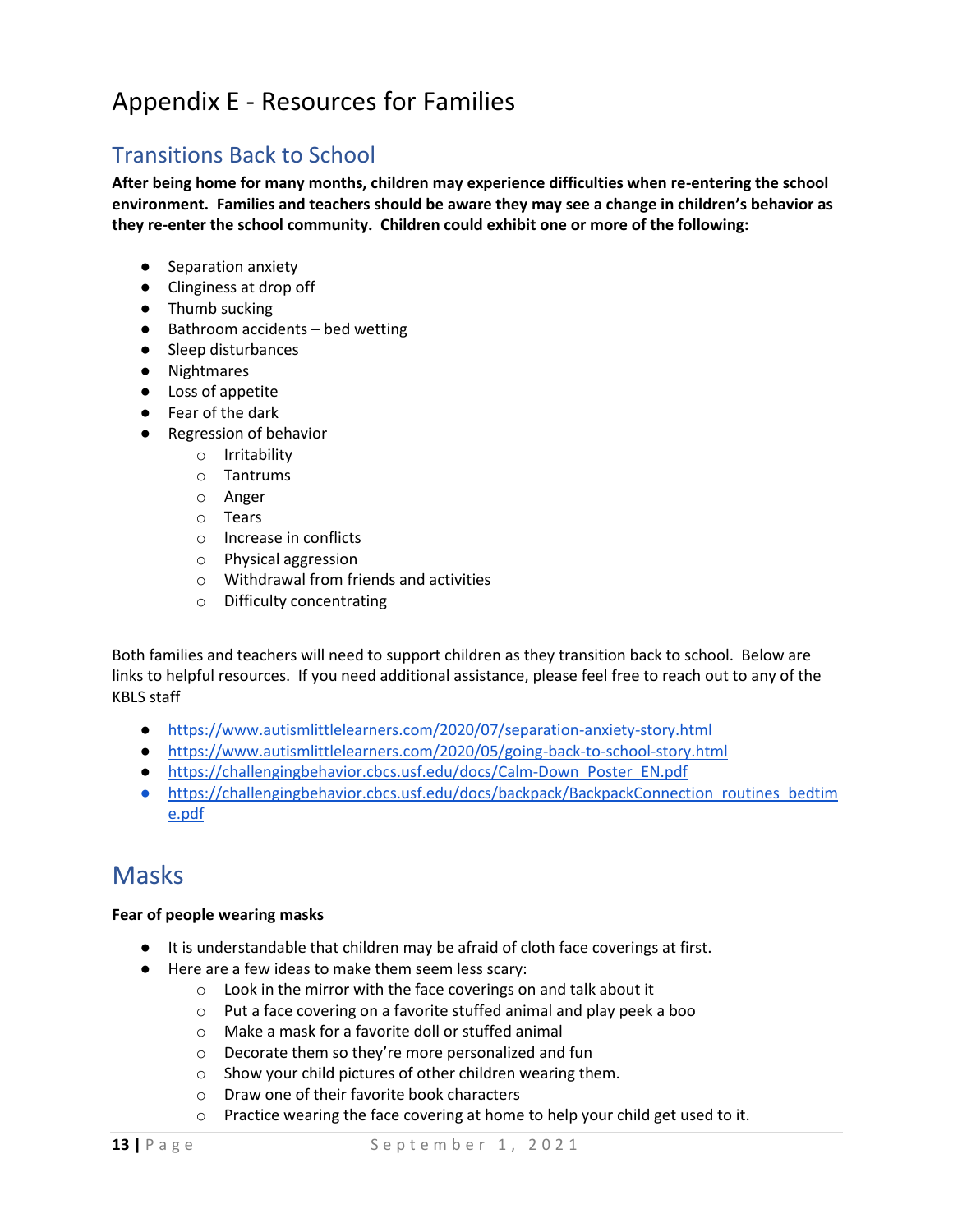#### **Masks: Current Guidance**

- Adults and children over 2 years should wear a cloth face covering that covers your nose and mouth when indoors.
- A cloth face covering prevents the spread of the virus from the user to another person. It also prevents the user from touching their nose and mouth.
- A mask does not protect the wearer from droplets in the air spread by another person or child.
- Children may not be able to reliably wear, remove and handle masks.
- Do not wear masks when engaging in vigorous physical activity
- Masks worn in the community may be cloth coverings, N95 masks are only for health care providers.

#### **Mask Resources**

- <https://drive.google.com/file/d/1gMUzB-5ZcRZMebD3CWSpunyOLaSS7C8j/view>
- <https://drive.google.com/file/d/1D1RYBxbNhhlhNZre6XXv2mHaBV75P04X/view>
- <https://www.autismlittlelearners.com/2020/06/i-had-couple-of-requests-to-write-story.html>
- <https://drive.google.com/file/d/10PYORseDVnupmlox3NWiE16lglgrW6SA/view>
- [https://www.zerotothree.org/resources/3211-why-are-people-wearing-masks-why-are-people](https://www.zerotothree.org/resources/3211-why-are-people-wearing-masks-why-are-people-covering-their-faces)[covering-their-faces](https://www.zerotothree.org/resources/3211-why-are-people-wearing-masks-why-are-people-covering-their-faces)
- [https://challengingbehavior.cbcs.usf.edu/docs/Wearing-Masks\\_Story.pdf](https://challengingbehavior.cbcs.usf.edu/docs/Wearing-Masks_Story.pdf)